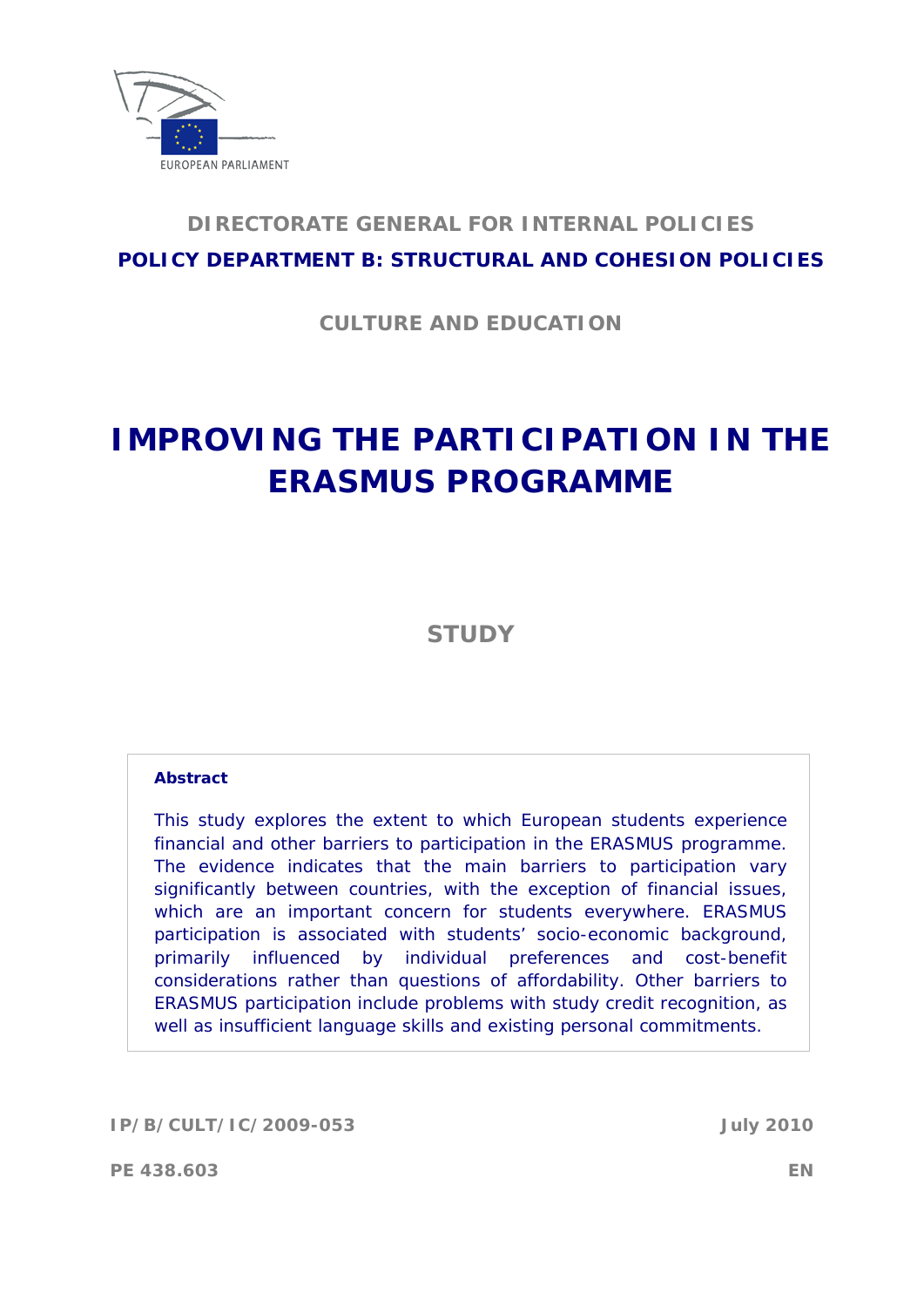This document was requested by the European Parliament's Committee on Culture and **Education** 

#### **AUTHORS**

Hans Vossensteyn, Maarja Beerkens, Leon Cremonini - CHEPS, University of Twente (NL) Barbara Besançon, Noor Focken, Bart Leurs – AEF (NL) Andrew McCoshan, Neringa Mozuraityte – ECOTEC (UK) Jeroen Huisman, Manuel Souto Otero - ICHEM, University of Bath (UK) Hans de Wit (University of Applied Sciences Amsterdam)

### **RESPONSIBLE ADMINISTRATOR**

Ms Ana Maria Nogueira Policy Department B: Structural and Cohesion Policies European Parliament B-1047 Brussels E-mail: poldep-cohesion@europarl.europa.eu

#### **LINGUISTIC VERSIONS**

Original: EN. Translation: DE, FR.

### **ABOUT THE EDITOR**

To contact the Policy Department or to subscribe to its monthly newsletter please write to: poldep-cohesion@europarl.europa.eu

Brussels, © European Parliament, 2010.

This document is available on the Internet at: <http://www.europarl.europa.eu/studies>

### **DISCLAIMER**

The opinions expressed in this document are the sole responsibility of the author and do not necessarily represent the official position of the European Parliament.

Reproduction and translation for non-commercial purposes are authorized, provided the source is acknowledged and the publisher is given prior notice and sent a copy.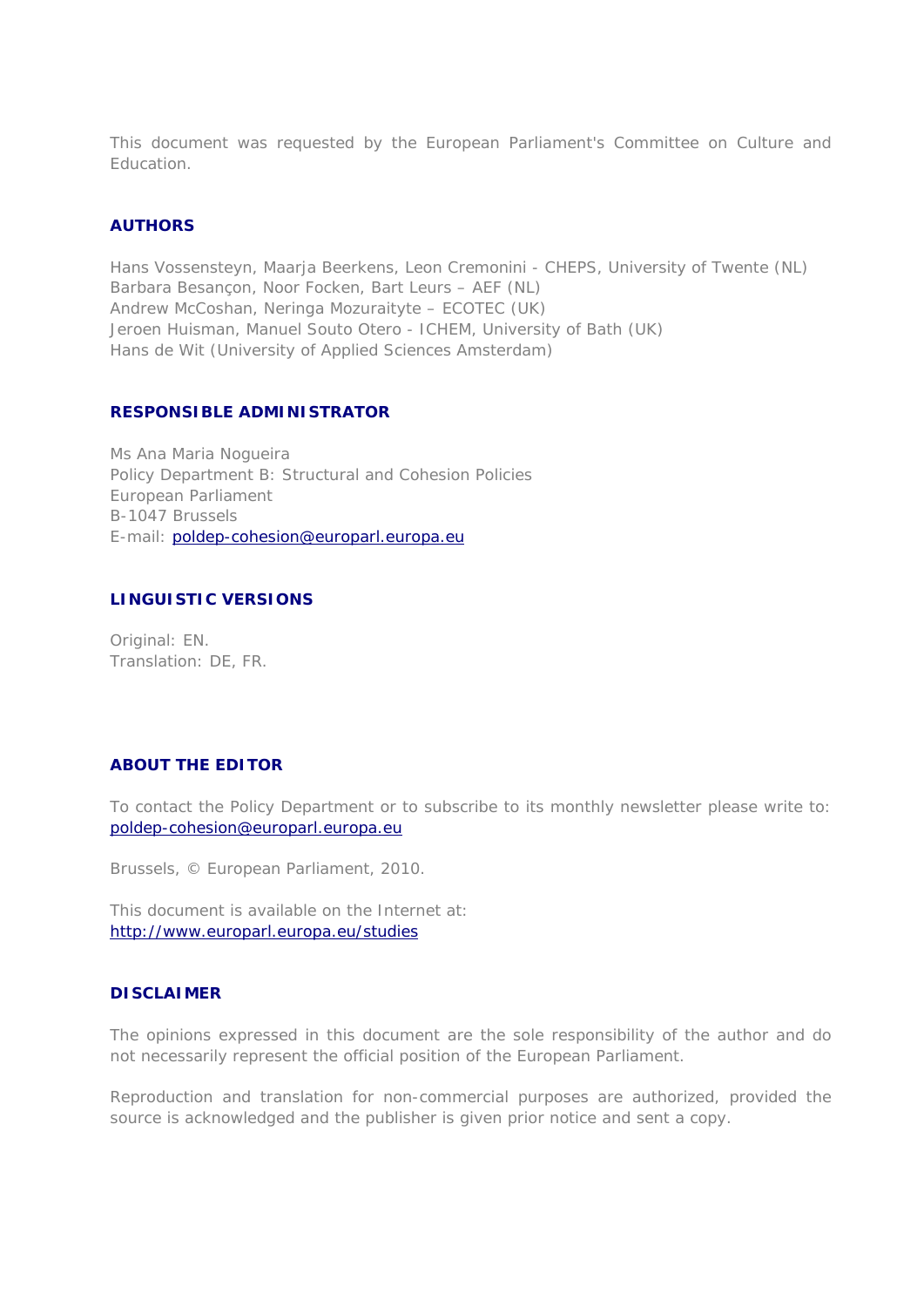# **EXECUTIVE SUMMARY**

# **Aim of the study**

Since its inception in 1987 the EU's ERASMUS programme has enabled over 2.2 million students and 250,000 members of university staff to be mobile within Europe. Currently, over 180,000 students study and work abroad each year through the ERASMUS scheme. While the number of students who participate in the programme has been constantly increasing, the participation rate is still below 4% in most countries. Furthermore, in several countries the growth in participation numbers has stagnated or even declined.

 $\_$  , and the set of the set of the set of the set of the set of the set of the set of the set of the set of the set of the set of the set of the set of the set of the set of the set of the set of the set of the set of th

The purpose of this study is to look into financial and other possible barriers that might hinder student participation in ERASMUS and to draw conclusions about ways to improve participation. The following main questions are answered in the study:

- What is the current state of affairs with respect to student mobility and particularly ERASMUS participation in different European countries?
- To what extent do financial barriers restrain students from participating in the ERASMUS programme?
- To what extent is the ERASMUS programme accessible to students from all socio-economic groups?
- What other factors, such as personal motivation, awareness, conditions of the ERASMUS grant, and compatibility between higher education systems, influence ERASMUS participation?
- What financial mechanisms and other initiatives would increase the number of ERASMUS students in the future?

The analysis is based on three sources of information: desk research, a student survey, and case studies. The *desk research* includes a synthesis of information from existing studies and data. We conducted a *survey* among ERASMUS and non-ERASMUS students to inquire about their motivation for and barriers encountered regarding their participation in ERASMUS. The survey was conducted in seven countries that represent the greatest variety in terms of perceived financial barriers (high/low) and the level of ERASMUS participation (high/low). The final sample includes 21,145 responses, from which 8,697 responses come from non-ERASMUS students and 12,448 responses from ERASMUS students. *In-depth case studies* were conducted in four countries: their purpose is to verify the results and to learn about potential good practices.

Many earlier studies have explored the obstacles to ERASMUS participation. This study brings together evidence from other studies and validates their conclusions with a new student survey. Furthermore, most studies on mobility examine the motivational factors and obstacles as perceived by mobile students. It is, however, as interesting to also examine students who have not participated in a mobility programme and to get insights into barriers perceived by these students. The current survey among non-ERASMUS students is therefore an important added value of this study to existing knowledge. Furthermore, the in-depth case studies show interesting national and institutional practices to further strengthen the ERASMUS programme.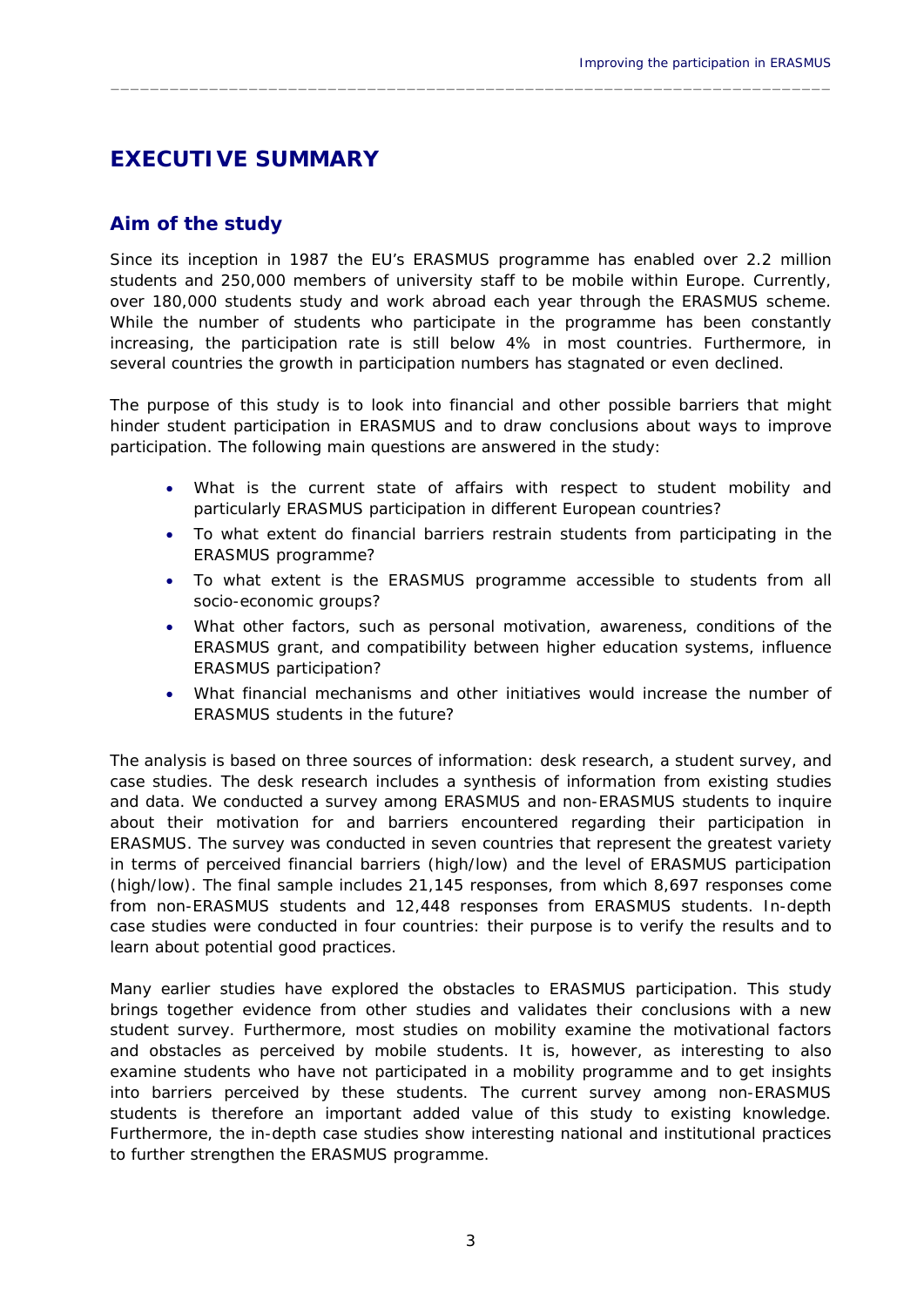## **Key findings about the participation in the programme**

The number of ERASMUS students has continually increased since the end of the 1980s. In the last few years the increase has been particularly steep, even taking into account the increase in the size of the student pool as new member states have joined the EU. The overall proportion of students in the ERASMUS programme varies between 0.1% and 1.5% of all students enrolled, with an exception of Luxemburg where the participation rate exceeds 6%. The participation rate tends to be lower in the new member states, but the growth in enrolment tends to be the fastest in these countries and overall rates are thus equalising. In some older member states, the ERASMUS participation rate has stagnated or even declined.

 $\_$  , and the set of the set of the set of the set of the set of the set of the set of the set of the set of the set of the set of the set of the set of the set of the set of the set of the set of the set of the set of th

Students' reasons for participation in the programme are primarily for personal development: for the opportunity to live abroad, meet new people, acquire "soft skills", but also to improve foreign language skills. The expected benefits to the future career rank lower in terms of individual priorities, but remain an important factor for most students.

ERASMUS students tend to come from higher socio-economic groups. Other indicative trends evident are that in most countries relatively more ERASMUS students come from traditional 'academic' universities rather than alternative higher education institutions (HEI), and more from capital regions and other cities. ERASMUS participation rates are the highest among students in the field of economics and social sciences, and lowest in sciences. ERASMUS students are more likely to be younger than average students.

### **Key findings on financial barriers**

Financial constraints are the most important factor that restricts ERASMUS participation. 57% of non-ERASMUS students say that studying abroad is too expensive to consider and 29% of students reject ERASMUS after consideration because the grant provided is insufficient to cover incurred costs.

The extent to which students perceive financial barriers varies significantly across countries. Students in the majority of countries are highly concerned by financial barriers, although in a number of countries, notably Finland and Sweden, concern with financial barriers is relatively lower than for other issues. Nevertheless, in all countries financial constraints rate among the top three of students' concerns with relation to mobility.

Perceived barriers, however, do not seem to lower the national participation rate or to increase the proportion of students from higher-income families among mobile students. It is not only the availability of money that constrains students, but particularly the balance between expected costs and expected benefits: students invest more of their own resources into the ERASMUS experience where they expect direct labour market benefits. It is clear that the value of foreign higher education experience is higher in labour markets where fewer graduates have those experiences. Therefore, as the number of students with experience of studying abroad increases, so the relative labour market advantage of that foreign experience declines. In recent years, the individual financial advantage accrued in the labour market for ERASMUS participation has declined. Consequently, in some countries (notably those with the highest levels of foreign study), ERASMUS is not seen as a rational investment in a future career but rather a luxury best avoided by students with limited resources.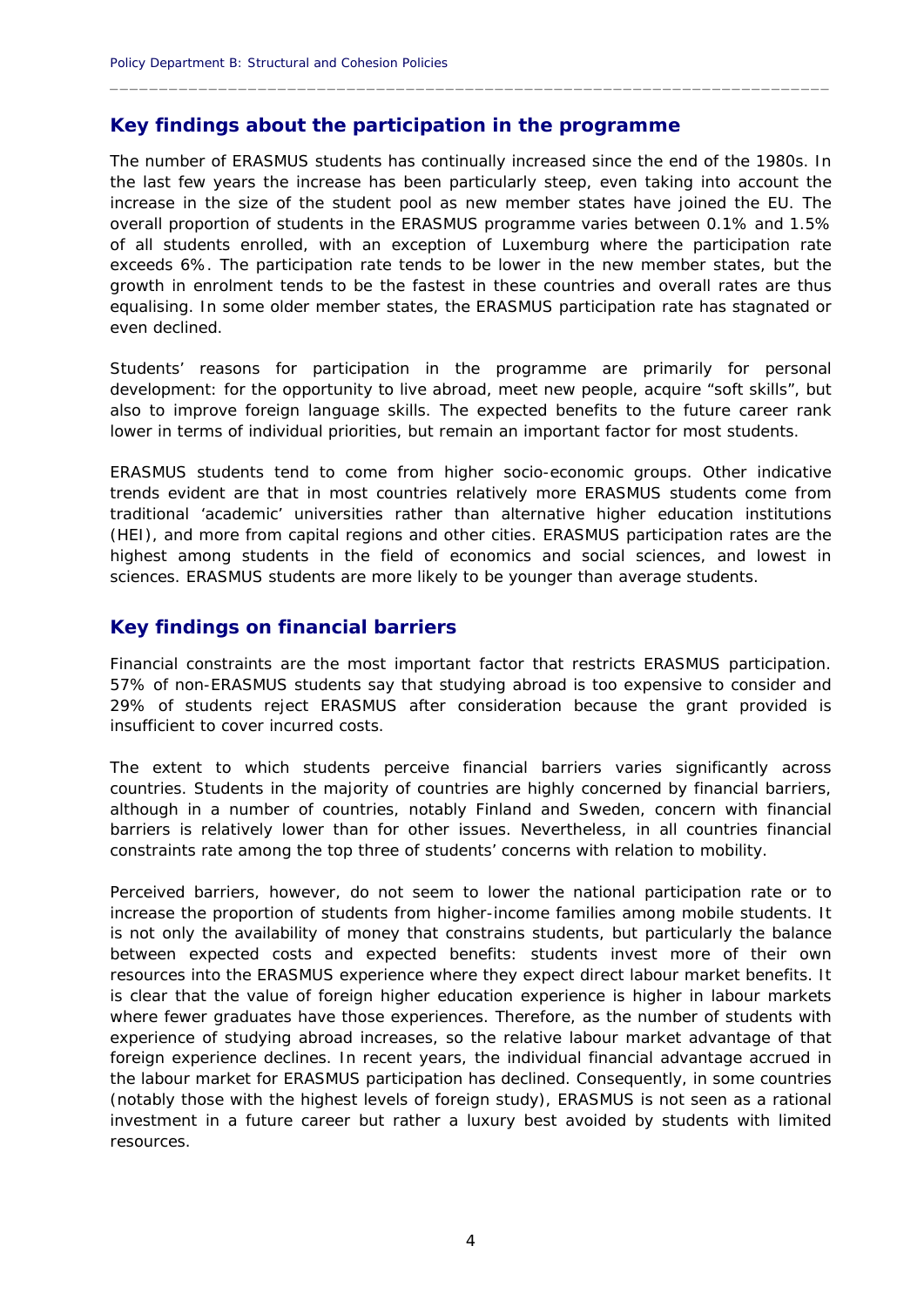ERASMUS students tend to come from higher socio-economic groups. The tendency is particularly evident in wealthier countries compared to less wealthy countries in Europe. This is likely to reflect country-specific differences in the way that the ERASMUS programme is regarded, depending on its expected economic returns to students in the future, offering either "consumption benefits" or "investment benefits".

 $\_$  , and the set of the set of the set of the set of the set of the set of the set of the set of the set of the set of the set of the set of the set of the set of the set of the set of the set of the set of the set of th

What is therefore the limiting factor in ERASMUS participation by students from lower socio-economic groups is not the availability of direct funding such as access to student loans or family resources. Rather it is their sensitivity towards additional expenditures associated with a period of study abroad.

Related to this, it is not only the gross level of the grant which affects students' willingness to participate in ERASMUS, but explicitly also the practicalities of being funded for a period of study in an unfamiliar environment, including uncertainty about the costs incurred, the final level of the ERASMUS grant to be paid and uncertainty about the match between the payment schedule and the point at which expenses are incurred.

Other specific findings include:

- The extent to which surveyed students perceive financial barriers varies significantly across countries. In 5 out of 7 countries it is the most important constraint preventing students considering studying abroad; in other 2 countries the problem is in the top 3.
- Although it is difficult to offer a reliable estimate on the number of potential mobile students who do not study abroad because of financial constraints, we estimate this number between 980,000 and 1.5 million students. However, financial constraints are not the only barriers to participation, and even if the financial issues were completely resolved, it is likely that a substantial proportion of these students would not study abroad because of issues related to family and personal relationships.
- Recognition of credits is also an important concern for students in almost all countries. An average of 34% of students identified that fears with credit recognition influenced their decision not to participate in ERASMUS, with the number reaching 60% in some countries. In several countries, this is compounded by the fear that problems with credit recognition will delay graduation and incur additional costs via accumulated student loans, tuition fees, and/or postponed earnings.
- Student financial support systems differ significantly in Europe with respect to the relative proportion of grants, loans and other types of subsidies and the absolute level of support. The evidence seems to suggest that where students have an independent income source (universal grants) they perceive lower financial barriers for ERASMUS participation. There is not a visible relationship between needs-based aid in national systems and the socio-economic distribution of ERASMUS students.
- Funds available for student mobility vary significantly across countries but appear to be positively related to ERASMUS participation. It is not clear whether it is the additional funding that encourages participation or whether that funding signals that internationalisation is an important element of the national agenda for higher education. Where internationalisation is seen as an important part of universities' activities, students may feel a greater "pressure" to become mobile.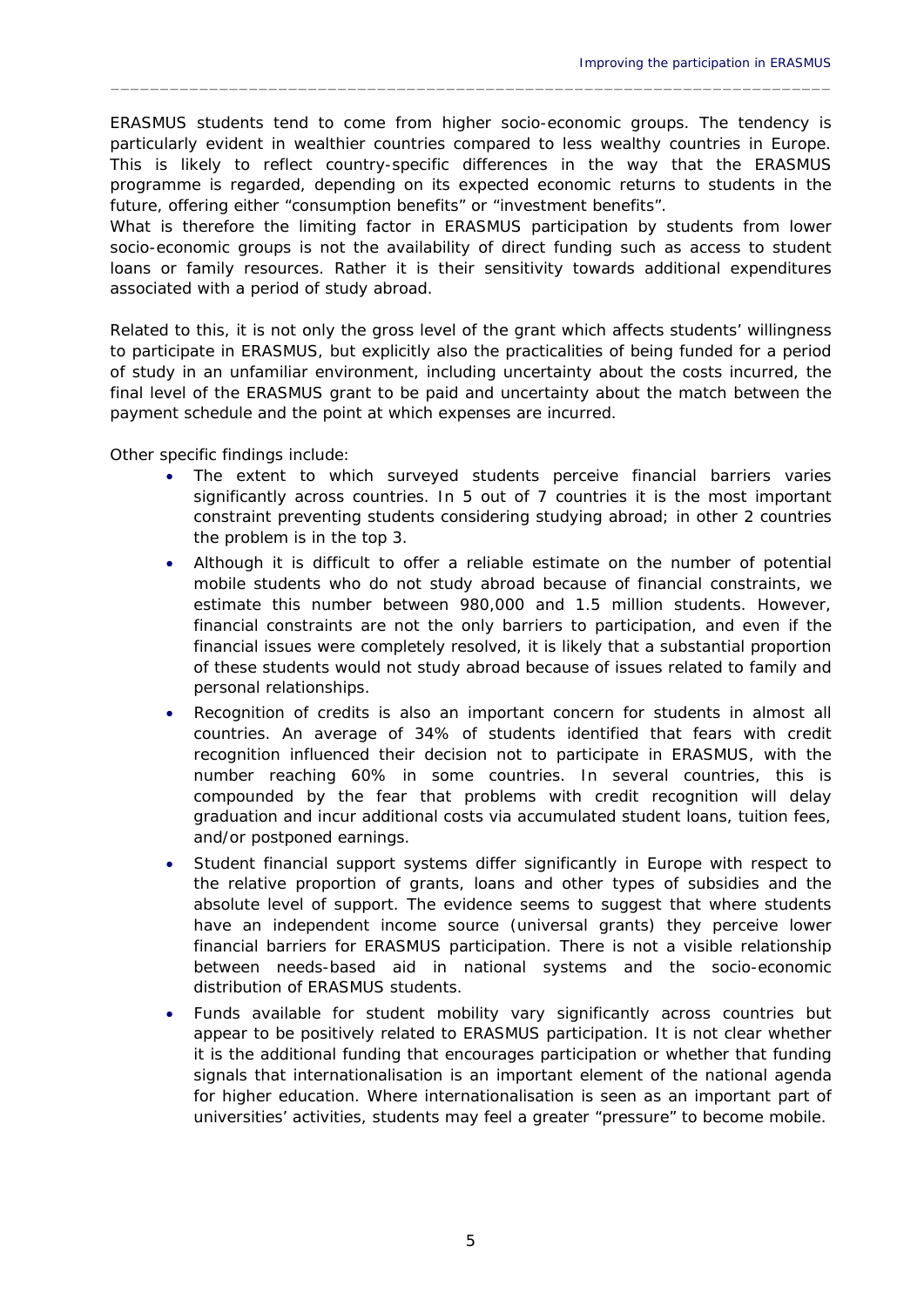## **Key findings on other potential barriers**

Financial obstacles are not the only important aspect that affects ERASMUS participation. Four other sets of potential barriers to ERASMUS participation can be identified: the conditions of the ERASMUS programme, the compatibility of higher education systems, a lack of awareness of the programme, and personal factors.

 $\_$  , and the set of the set of the set of the set of the set of the set of the set of the set of the set of the set of the set of the set of the set of the set of the set of the set of the set of the set of the set of th

Students appeared to be highly interested in the opportunity to study abroad. Only 24% of non-ERASMUS students reported not being interested in a study abroad programme. At the same time, there were three aspects that concerned students about participation in a study abroad programme, namely recognition issues, foreign language skills, and personal relationships that constrain their wider mobility.

The specific findings concerning these other potential barriers were:

- Other than financial issues, the importance of other potential barriers shows a strong national pattern of variation.
- Students stated that recognition of credits is the most important factor that would motivate them to participate in a study abroad programme (66% agreed with this), whilst 62% suggested a higher level of the ERASMUS grant, and 62% indicated wanting to be able to choose a host university outside the listed institutions.
- 41% of students reported being at least partly discouraged from studying abroad because of limited foreign language skills. The percentage varies between 34% and 62% across countries.
- Among non-ERASMUS students, personal relationships and family reasons that restricted their wider mobility were a (very) important barrier to almost half of the students (46%), varying between 36% and 58% across countries. These factors were most significant for those who had not seriously considered participating in the ERASMUS programme, whilst ERASMUS students and students who had considered participating in ERASMUS reported the barrier as relatively low.
- Relatively few students mentioned high competition for grants as a barrier. At the same time 6% (3%-13% across countries) of students reported that they did not participate in the ERASMUS programme because their grant application had been unsuccessful, indicating clear demand for more grants.
- Information about the programme continues to be a problem for some students. 53% of the respondents indicated that more information would have convinced them to participate. Conversely, of the participating students, only 16% indicated that they encountered problems with the amount of programme information.
- About 35% of ERASMUS students found the administrative burden to be a considerable difficulty, but at the same time only 16% of students saw administrative requirements to be a (very) important reason influencing their non-participation.
- The image of the ERASMUS programme appears to be 'social' rather than 'academic'. While this may attract some particular groups of students, the ERASMUS programme may be less attractive to students interested in a more intense academic experience.
- On average, about one third of students were concerned about the limited choice of host institutions. In some countries, however, the issue was one of the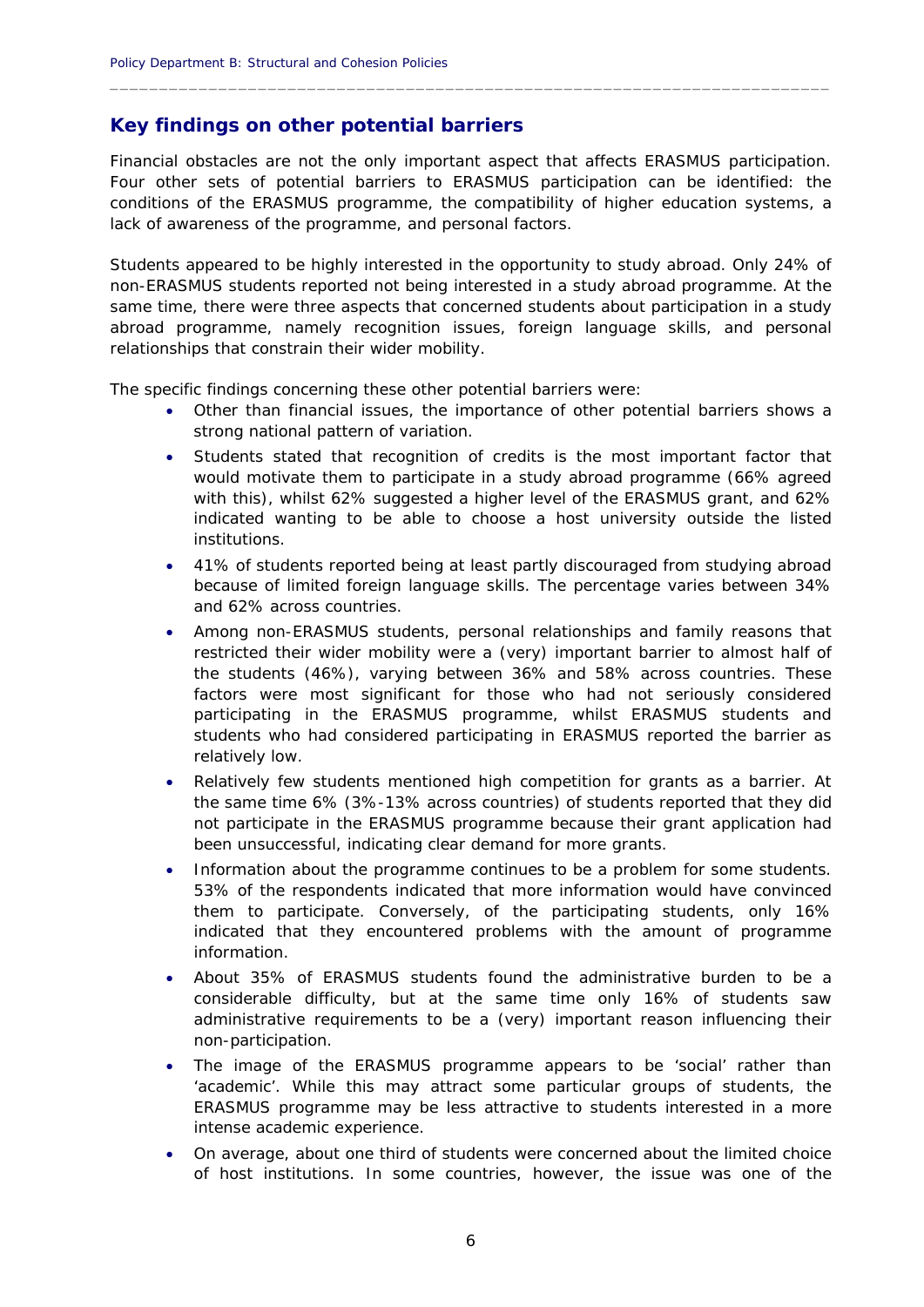foremost concerns, with a total of 61% of students agreeing that more host institution choice would motivate them to participate in the programme.

 $\_$  , and the set of the set of the set of the set of the set of the set of the set of the set of the set of the set of the set of the set of the set of the set of the set of the set of the set of the set of the set of th

- About one third of ERASMUS students experienced difficulties derived from uncertainty with the education system abroad (34%) and a lack of integration/continuity between study subjects at home and abroad (33%). Concern about the quality of education abroad was somewhat lower (23%).
- Some issues appeared to be relatively unimportant for students: very few students found the study programme either too long (3-11%) or too short (8- 26%). Work responsibilities at home were the least important barrier; a lack of study programmes in English abroad and lack of support regarding student services was a minor problem.
- Most of the barriers are higher for Bachelor students than for Master students but their relative importance remains the same.

# **Recommendations**

Based on these findings, the study makes the following main recommendations.

### **A. Recommendations on financial barriers**

- The ERASMUS programme is successful and the study found a significant unmet demand. In light of this, there is a serious need for more ERASMUS grants.
- There are important national differences regarding the most important barriers to ERASMUS participation: it is important to target the policy recommendations to country-specific situations and seek country-specific solutions to the domestic problems. As far as our study revealed (particularly the desk research) there are relatively few national-level analyses of ERASMUS participation rates. Such national research would yield important pointers for domestic policy instruments (e.g. national agencies and institutions specifically targeting those groups of students that participate the least).
- One particular problem arising from mechanisms currently in place is that "successful" countries (i.e. countries with high levels of participation) suffer from their success because of fixed ERASMUS budgets. The options for these countries are (a) to disappoint a large group of students; (b) to lower the grant amount per student; or (c) to allocate additional national funding. It is recommended that European-level measures are taken to avoid penalising success. Making more funds available for high-participation countries, or for countries where demand is significantly higher than the grant covers, would help to address this issue. An alternative policy approach would be the creation of an ERASMUS reserve fund, clawing back funding from countries that have underutilised their budget and re-allocating it to countries that had over-recruited.
- Asking greater student contributions is unfeasible. The economic benefits of ERASMUS participation have been declining whilst the individual economic costs of higher education (tuition fees, reliance on student loans) have risen. Given that rewards for studying abroad are falling, and the ERASMUS grant is not linked to the actual expenses incurred in a period of studying abroad, there is a limited willingness of students to invest their own resources in an activity with ill-defined and potentially open-ended costs that does not bring substantial labour market rewards and often recognition problems.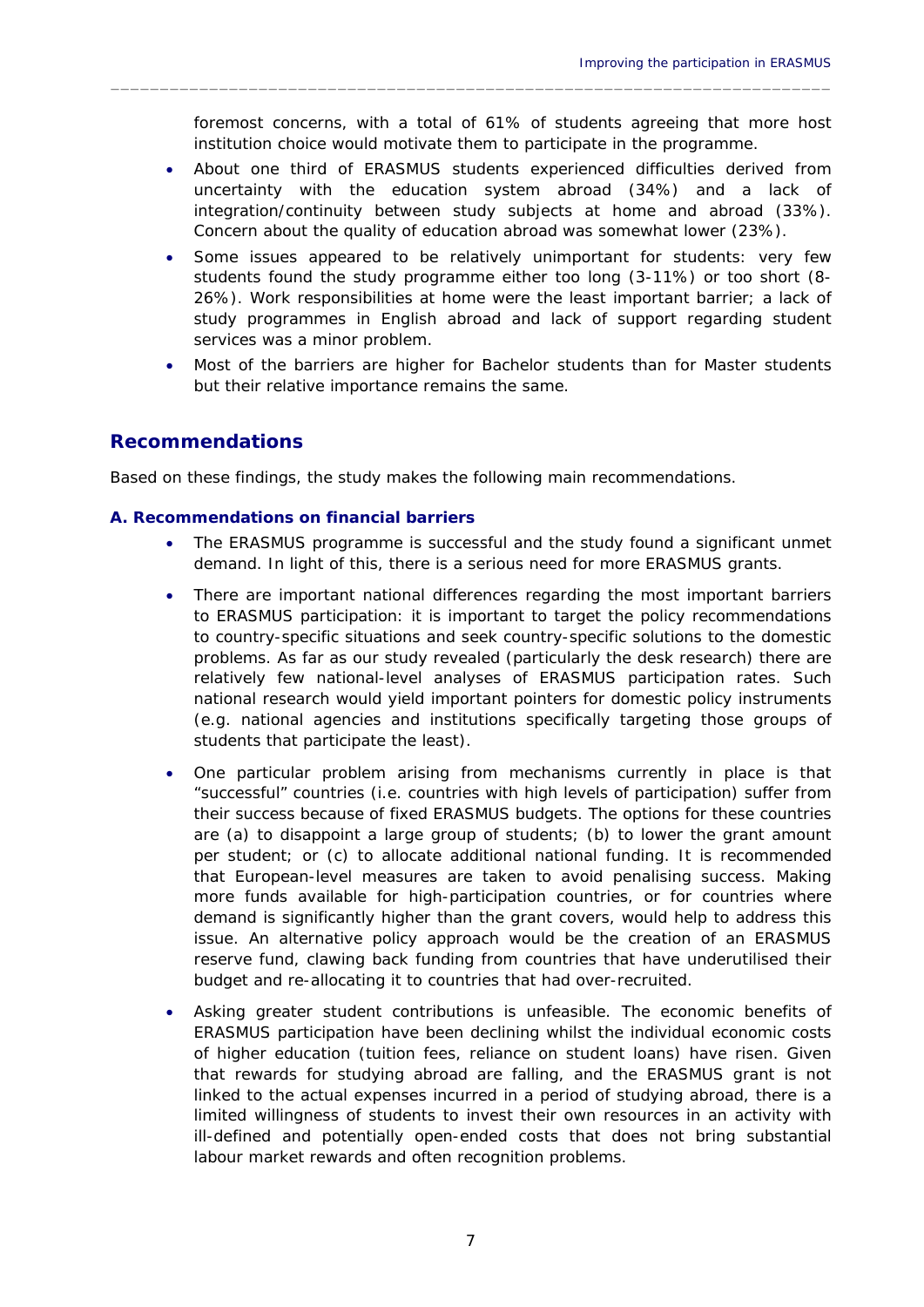ERASMUS students have identified a series of long-term benefits derived from their study abroad, including transferable skills, language acquisition and attitudinal development that could alter students' cost-benefit calculus, and in particular, increase willingness to study/work abroad to access these benefits. In promoting ERASMUS, more attention should be paid to these long-term benefits.

 $\_$  , and the set of the set of the set of the set of the set of the set of the set of the set of the set of the set of the set of the set of the set of the set of the set of the set of the set of the set of the set of th

- The use of direct private student investments for the ERASMUS programme is not feasible, but contributions by receiving companies and other agencies involved in ERASMUS placements could be further encouraged. There is considerable scope for increasing placements within the framework of ERASMUS, given the clear benefits for students (despite some administrative issues) and participating companies.
- Previous research has highlighted that the socio-economic background is not the most important barrier impacting on participation in ERASMUS, although it does play a role. In considering which policies would be most effective, the needs of students from a disadvantaged background are best dealt with at the national levels (national student aid system), possibly drawing on resources from individual higher education institutions. Many student aid systems already have mechanisms in place for disadvantaged students, and so there must be concerns that ERASMUS-level policy mechanisms would replicate bureaucracy and reduce transparency.
- There are place-specific differences in participation rates; less developed regions and rural areas typically have lower participation rates than metropolitan and capital city regions. This is particularly the case for those less favoured regions which do not have large research universities, but small specialised institutions, colleges and universities of applied science. There is clearly scope to use European structural funds to increase participation in eligible regions. However, the dynamics of the inequality are not fully clear, and therefore more in-depth study of these problems and inequalities is required before decisive policy action.
- The study unearthed some financial/administrative barriers, particularly around payments procedures. There is a strong case for upfront payments given the problems which late payments can cause, and there needs to be greater transparency about the grant levels. Better information should be provided about the relative gross studying costs for a period of study abroad in relation to the available grants.
- One area of particular concern was in providing information with regard to cofunding opportunities within countries and institutions. Students indicated that this information was lacking and/or not sufficiently transparent. The same argument holds for the portability of national/institutional/other grants and loans. This is an important contribution to overcoming the financial constraints for participation in the ERASMUS programme, but not all students seem to be aware of these opportunities.
- Credit recognition and transfer remains a very important issue, and is generally the second most significant barrier after financial problems. The two issues are clearly connected given that a lack of recognition may lead to a longer study period which incurs additional costs. There are concerns that the Bologna process has not yet significantly addressed recognition issues facing both individual students studying abroad and the Examining Authorities tasked with recognising credits earned elsewhere by their own students.